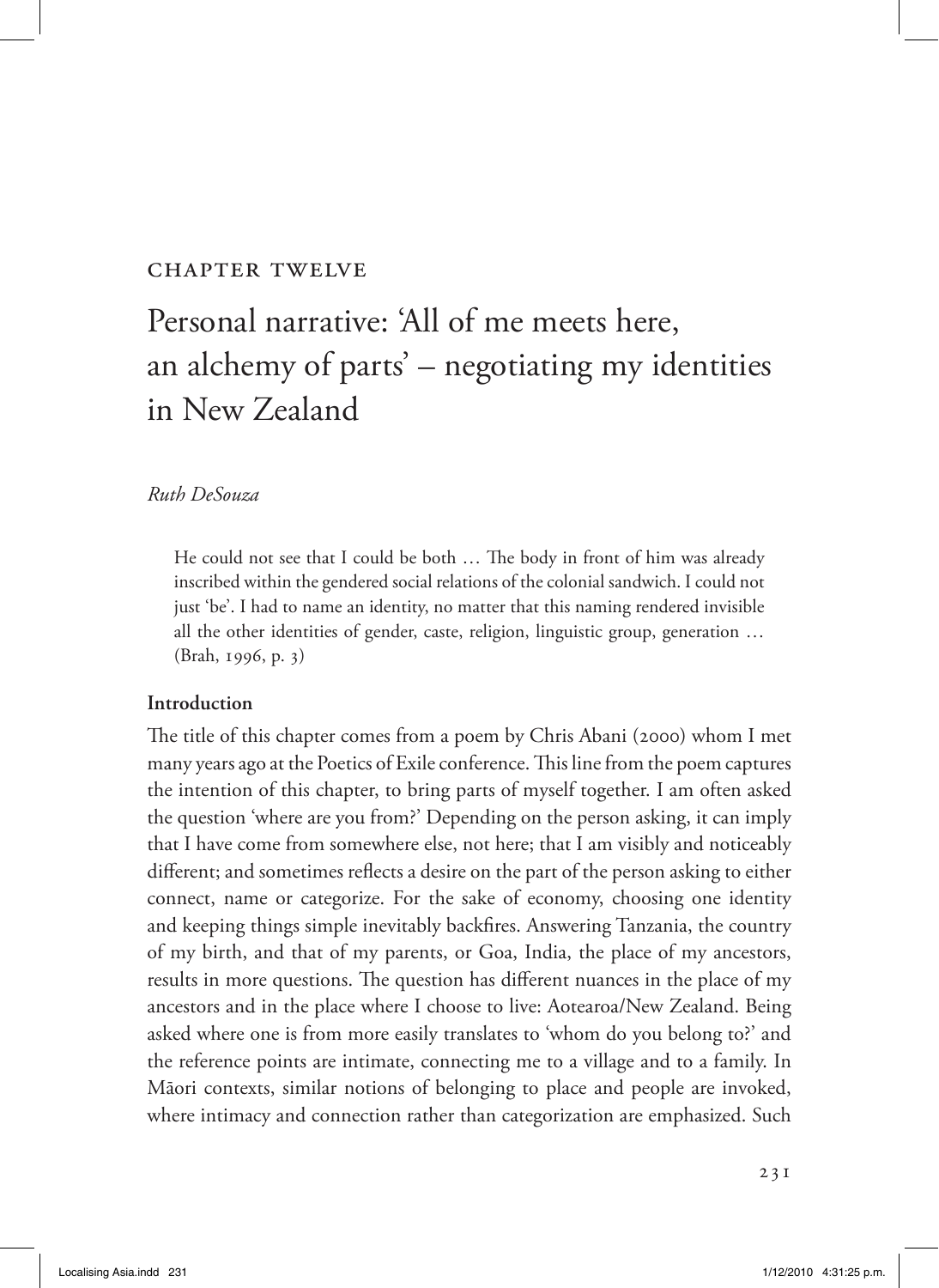

Ruth (in school uniform after a prize-giving), with her parents Edwin and Ivy and sisters Sarah and Rebecca, Nairobi, December 1974. Ruth DeSouza

a question highlights issues of identity, difference and belonging. The process of active negotiation of identities in relation to oneself is the focus of my chapter. I centre on a little-known minority group within a larger Indian umbrella identity – the Goan diaspora living in New Zealand. My aim is to provide a complex answer to the question of where I am from and, in doing so, provide a platform for further scholarship about the Goan diaspora in New Zealand.

Goans, a minority within the Indian community, have experienced multiple migrations, arriving in New Zealand often from places other than Goa. In this chapter, I loosely present my family's migration trajectory, traversing three generations and two continents against a backdrop of social, political and historical events. I relate my family's sojourn from Goa in India to Tanzania in Africa, to Portuguese colonisation and economic decline; factors that led to the creation of a diasporic community. Our subsequent migration to New Zealand occurred in response to African independence and nationalism. Such narratives challenge the perceptions of migrants being foreign newcomers and uninvited guests, and instead locate migration as the outcome of the displacement of populations through European colonialism and late capitalism (Razack, 2004). This does not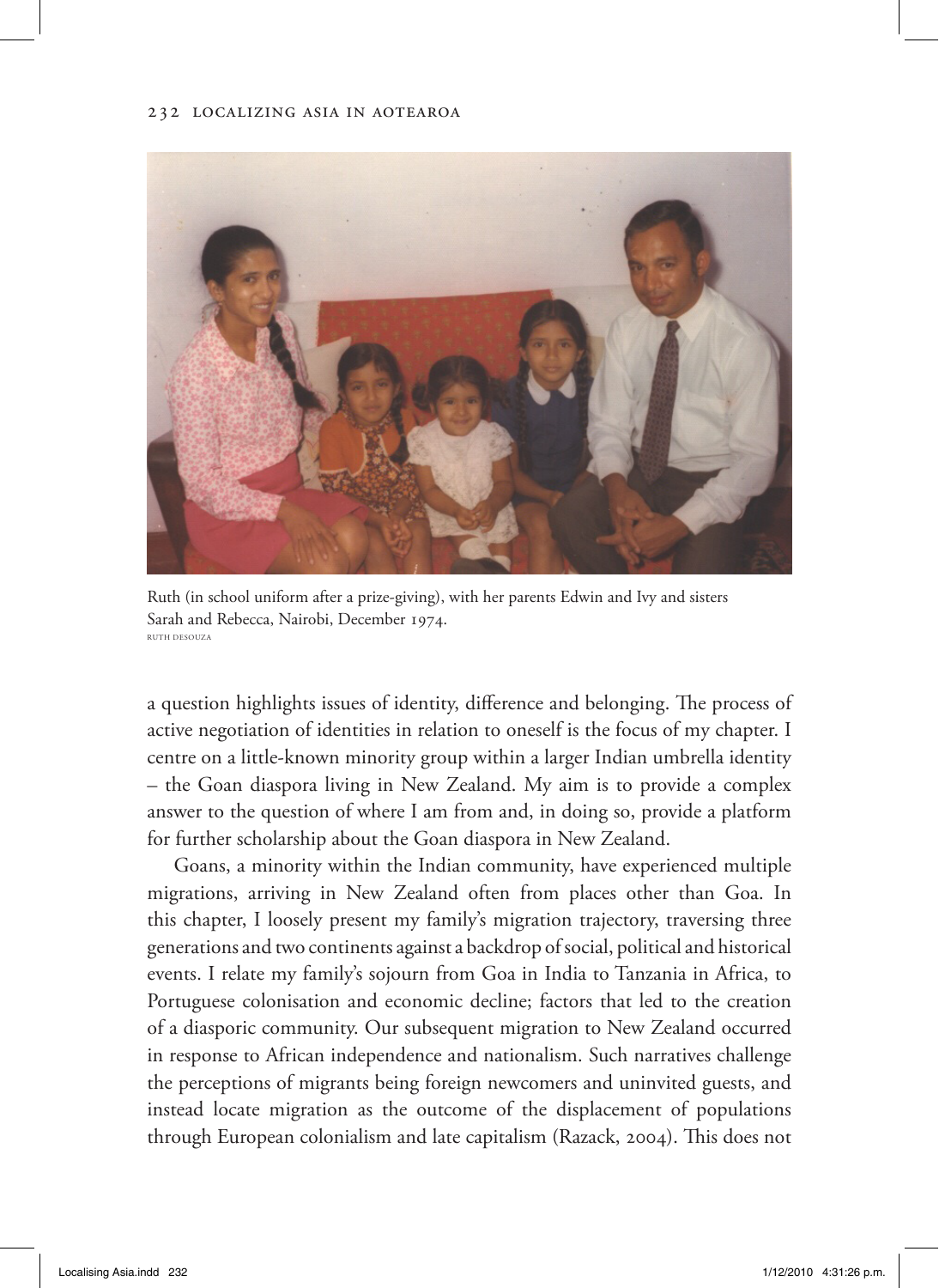ease the disquieting position within empires or neo-colonial contexts (Gupta, 2009) that diasporic Goans have frequently occupied in the middle of the 'colonial sandwich' (Brah, 1996, p. 3).

# **Goan colonisation and the creation of a diasporic community**

Goa, one of the smallest states of India, has a unique history shaped by almost five centuries of Portuguese political, social and cultural domination (Kale, 1994). Located on the south west coast of India, Goa has an area of 3701 square kilometres, with an agrarian economy and thriving tourism and service industry. The name Goa comes from Gomant of the Mahabharata, and Goa is thought to have been reclaimed by Lord Parshuram when he shot an arrow into the sea (Mahajan, 1978). Goa was conquered by Alfonso de Albuquerque, who wrested it from Muslim Bhamanid rulers in 1510, taking advantage of Hindu discontent with Muslim rule and ascendancy, in preference for a Portuguese alliance (Sant'ana, 2008). The capture of Goa marked it as the first European colonial site in Asia. It remained a Portuguese colony until 1961, when it was liberated (or invaded) by the Indian army, becoming the 25th state in the Republic of India on 31 May 1987.

The Portuguese colonisation of Goa was driven by economics (to control the spice trade) and the desire for Christian souls. The assimilation of Catholic values occurred through the intense proselytising efforts of the Portuguese, who used 'bribery, threat and torture' in the inquisition which began in 1560 and ended in 1812 (Robinson, 2000, p. 2421). Inquisitions were used to prevent defection back to other faiths and in the laws and prohibitions of the inquisition in 1736, over 42 Hindu practices were prohibited (Newman, 1999a). Indigenous cultural practices such as ceremonies, fasts, the use of the sacred basil or tulsi plant, flowers and leaves for ceremony or ornament, and the exchange of betel and areca nuts for occasions such as marriage, were forbidden (Robinson, 2000). Repressive laws, the demolition of temples and mosques, the destruction of holy books, fines, and the forcible conversion of orphans were used to institute these edicts (Mascarenhas-Keyes, 1997).

The occupation by the Portuguese saw the implementation of other far-reaching cultural changes, such as the prohibition of traditional musical instruments and singing of celebratory verses, which were replaced by Western music (Robinson, 2000). People were renamed when they converted to Christianity and not permitted to use their original Hindu names. Alcohol was introduced and dietary habits changed dramatically, so that foods that were once taboo, such as pork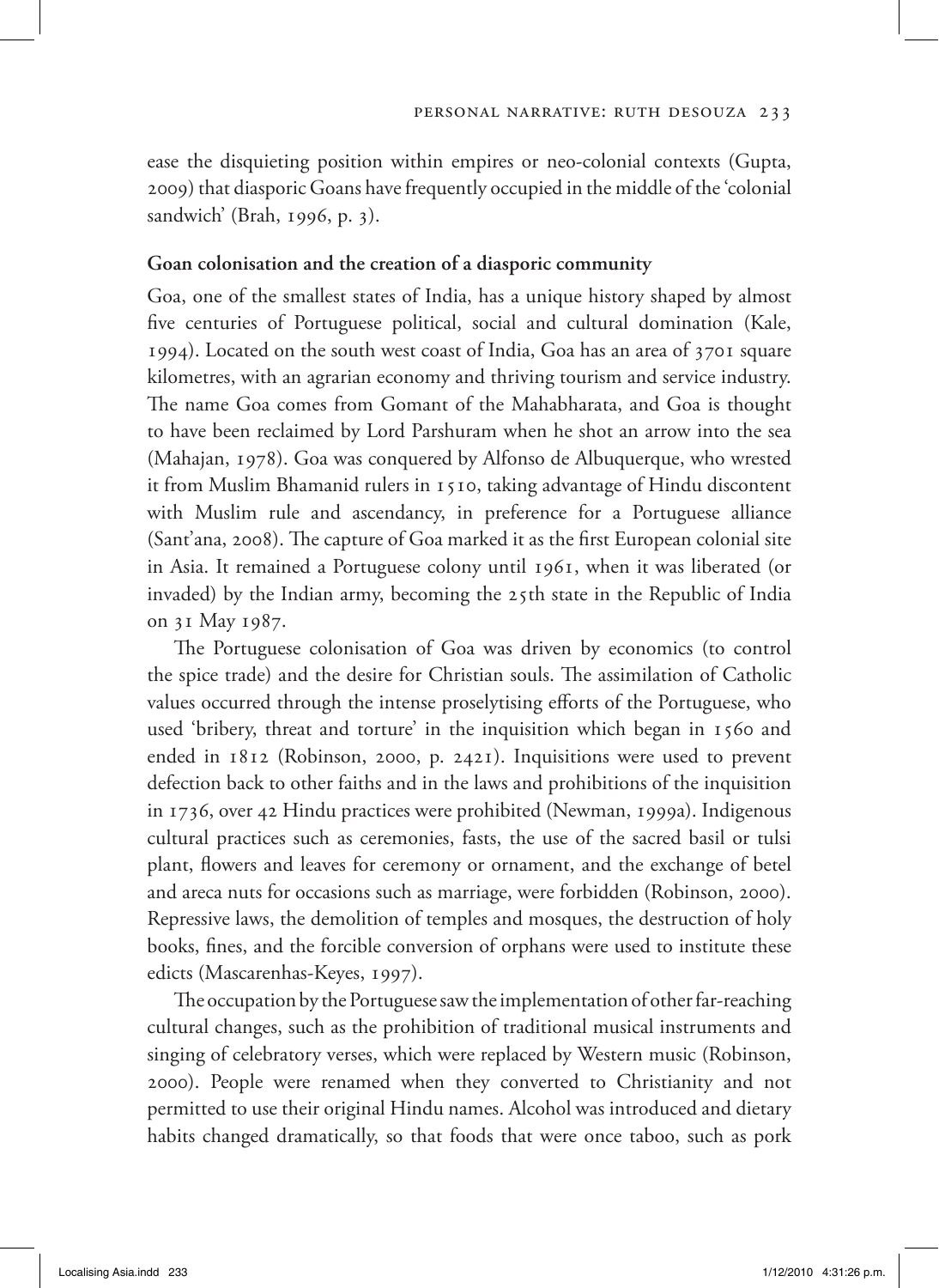and beef, became part of the Goan diet (Mascarenhas-Keyes, 1979). Baroque architecture became popular. Consequently, many customs were suppressed and Goans became Westernized to some degree and viewed as a Catholic elite who came to see themselves as a cultivated branch of a global Portuguese civilisation (Routledge, 2000, p. 2649). During Portuguese rule, the Konkani language was suppressed, made inferior and displaced by the enforcement of Portuguese, becoming known as the 'lingua de criados' – the language of the servants (Newman, 1999b; Routledge, 2000). Hindu and Catholic elites turned to Marathi and Portuguese respectively. Ironically Konkani is now the cement that binds Goans across caste, religion and class, and is affectionately termed Konkani Mai (Newman, 1999b). Konkani became an official language of Goa in 1987.

Both Portuguese colonisation and the economic decline of the Portuguese empire led to the creation of a Goan diasporic population. Mascarenhas-Keyes (1990) attributes such socio-economic factors as land taxation to generate revenue for Portuguese expeditions, the removal of land from villagers, and the subsequent outsider control and marginalization of people from their livelihoods, as important contributing factors. Yet Newman (1999b) claims that what drove Goans to emigrate was that they valued a consumerist, bourgeois-capitalist society in Goa and sought more money, despite the relatively high incomes available at home. Nazareth (1981) suggests migration was precipitated by a declining Goan economy and unemployment under Portuguese rule, in contrast with the kinds of opportunities and economic development available in British India. Historically, there has been a strong Goan ethos of moving up, caused by the small size of Goa and the inability to divide communal land (Mascarenhas-Keyes, 1994).

The English language displaced the dominance of Portuguese in the 1920s as Goans began migrating to British India and other British colonies. Goans first worked for the British in 1779 during the French Revolution. The British Indian government stationed its naval fleet in Goa, because Christian Goans fitted in easily with their Western dress, diet and customs. When the fleets withdrew from Goa, many Goans went with them. In the eighteenth century, Goa began trading with Mozambique, Zanzibar and East Africa. Indian independence in 1945 increased the flow of migrants of Goan origin who were residing in British India. Mascarenhas-Keyes (1979) suggests that Goans were well placed to learn Western languages because over the centuries they had been exposed to Western education through Catholicism. As English became more significant to Goans as a tool for upward mobility and economic gain though migration to British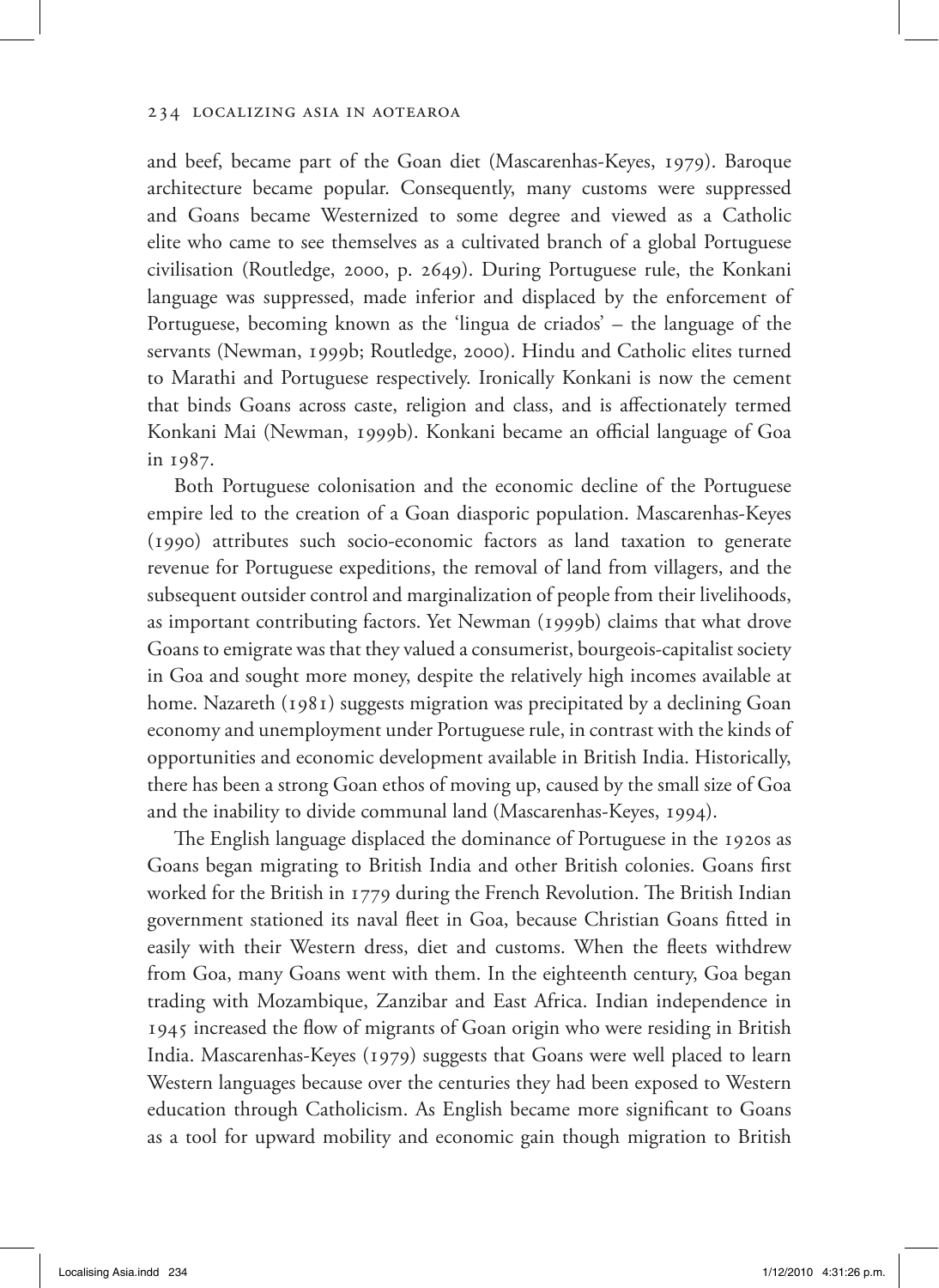India, schools began to teach it. Many Goans also gained English-language skills in the process of migrating to British territories (Mascarenhas-Keyes, 1979, p. 2). With demand for English-language schools overtaking those teaching Portuguese, several Goans began sending their children to neighbouring cities such as Mumbai, Pune and Belgaum, where there were Catholic schools reputed to provide quality education.

#### **Migration to Africa: 'an admirable connecting link'**

Being unaffected by the climate, much cheaper than Europeans, and in closer touch with the daily lives of the of the natives than it is possible for a white man [sic] to be, they (the Asians) would indeed form an admirable connecting link (under the close supervision of British officers), their status being nearly on par with the natives, while their interests are entirely dependent on the Europeans. As they would establish themselves permanently, with their families, in the country, they would have a personal interest in it. (Captain Lugard cited in Mamdani, 1976, p. 71)

Indians were recruited to participate in the British Empire's colonisation of East Africa (Wu, 2007). In my family, this recruitment followed a previous sojourn in Burma where my great-grandfather and grandfather had worked until the Great Depression. Both my grandfathers were recruited to work in Tanganyika. This was a German colony from 1880 to 1919, and then a British trust territory until 1961. Tanganyika became Tanzania after forming a union with Zanzibar in 1964. Catholic Goans made up the only significant number of Christian Indians in East Africa, as it was the Catholic rather than the Hindu Goans who migrated there. Catholic Goans were set apart not only by language from Hindu and Muslim Indians but also through religion and associated culinary taboos – Goans could consume pork and beef. For Goans, migration to Africa was intended as a way of earning money for retirement in Goa; putting down permanent roots was not encouraged by colonial authorities (Kuper, 1979).

However, Indian migration to Africa goes back even further than the diasporic developments of the nineteenth, twentieth and twenty-first centuries. Indians first arrived in Africa in the first century AD, as traders rather than migrants or permanent settlers (van den Berghe, 1970). The Indian diaspora was a nineteenth- and twentieth-century development related to the impact of the British indentured labour scheme, which sought to replace slave labour with cheap and reliable labour for plantations (Sowell, 1996), or the building of railways, for example in Uganda (van den Berghe, 1970). This scheme was seen by some as a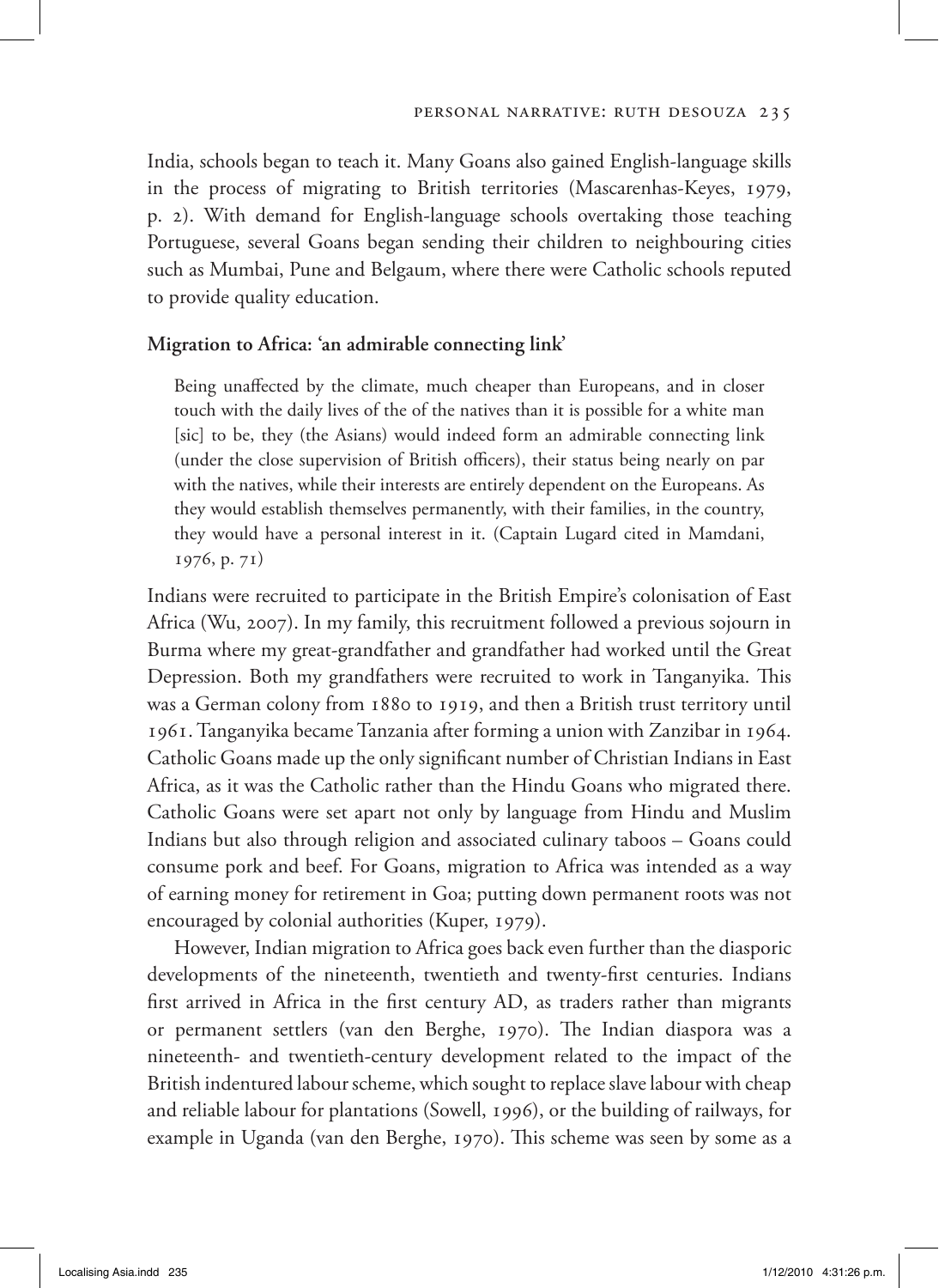new system of slavery (Tinker, 1974) and though formally abolished in 1916 it continued until 1922 (Brah, 1996). Smith (1999) notes that Indian women were the second-largest group transported to colonies after African women, and were subjected to similar experiences of fieldwork, punishment and gross indignities. Although the indentured labour system was brief, it was as inhumane as the slave trade, because of the brutality of captivity and forced labour to achieve capitalist gains. Large-scale migrations of Indians to Africa began with the construction of the great railway from Mombasa to Lake Victoria in Uganda in the late nineteenth century (Sowell, 1996). The British employed Indians because the Africans who owned land would work only for brief periods. Indians comprised 15,000 of the 16,000 manual labourers or 'coolies' (as Asians from China and Indian were known) who worked on the railroads. They were renowned for their work ethic and competitiveness, but one quarter of them died or returned disabled (Sowell, 1996). Indians, especially Goans, were recruited to run the railways after they were built (as my grandparents were), and Goans came to dominate the colonial civil service (Sowell, 1996).

Asians, who made up one per cent of the total population in East Africa and originated from Gujarat, Kutch, Kathiawar, Goa and Punjab, played significant roles as middlemen and skilled labourers in colonial Tanganyika. As Brah (1996, p. 3) states, Asians were the middle layer of the 'colonial sandwich', through the institution of policies that excluded them from certain professions or from living in areas where Europeans preferred to settle, such as the fertile Kenyan highlands (Kuper, 1979). They operated within a milieu of prejudice, suspicion and disadvantage. Land was unavailable for freehold purchase and education provision was inadequate, resulting in children returning to India for education (as my father did). Later, as communities grew, special schools were established and women and children joined their men (as was the case for my mother's family). During the Zanzibar Revolution of 1964, over 10,000 Asians were forced to migrate to the mainland because of violent attacks (also directed at Arabs), with many moving to Dar es Salaam. In the 1970s over 50,000 Asians left Tanzania. President Nyerere issued the Arusha Declaration in February 1967, which called for egalitarianism, socialism and self-reliance. He introduced a form of African socialism termed *Ujamaa* (pulling together). Factories and plantations were nationalized, and major investments were made in primary schools and health care.

My parents migrated to Kenya in 1966. The newly independent East African countries of Tanzania (1961), Uganda (1962) and Kenya (1963) moved toward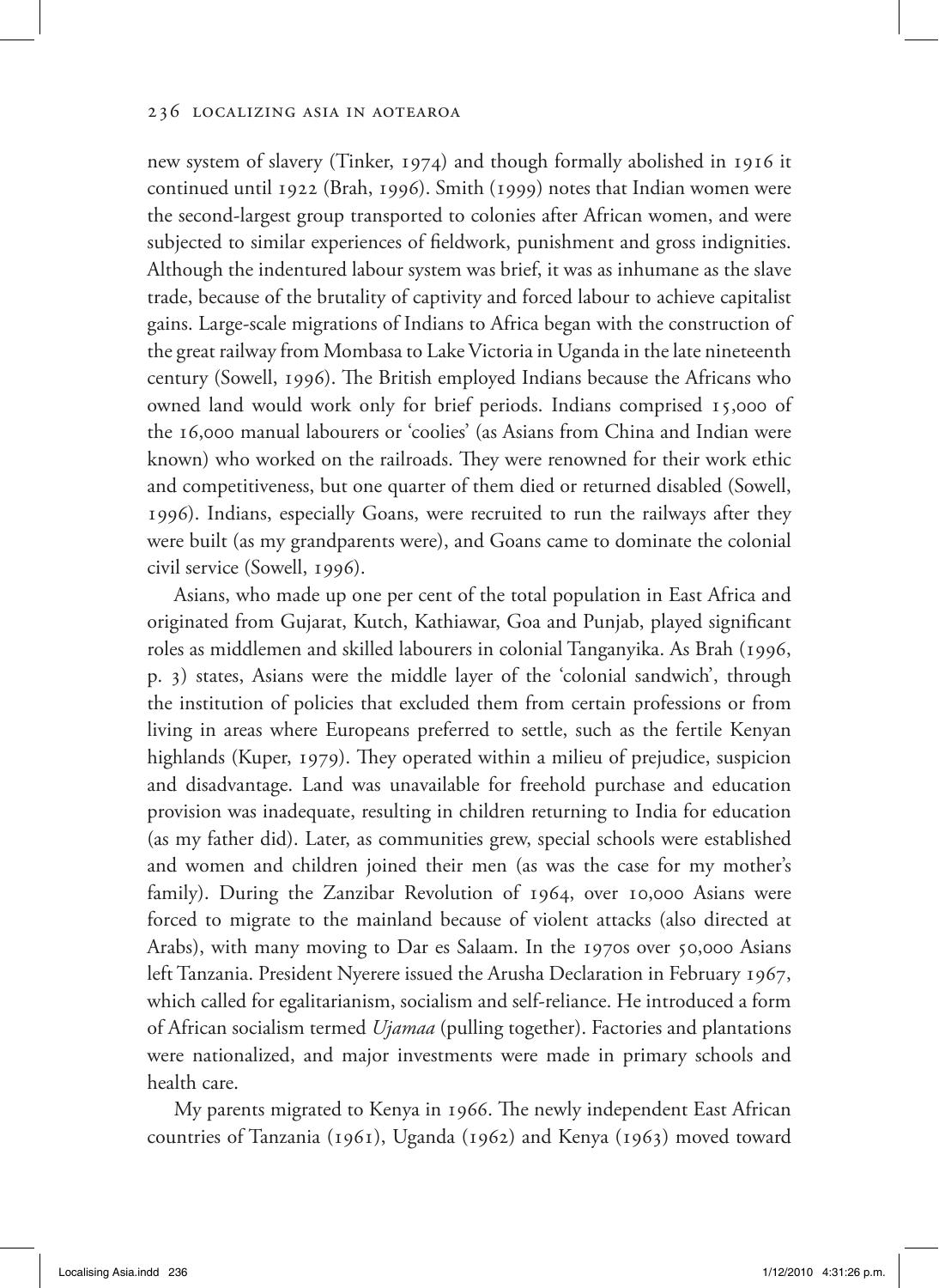#### Personal narrative: Ruth DeSouza 237

'Africanizing' their economies and civil service after independence, which led to many Asians finding themselves surplus to requirements and leaving East Africa. This period was known as the Exodus. A major crisis loomed for British Prime Minister Harold Wilson's government, with legislation rushed through to prevent the entry of immigrants from East Africa into Britain. The Immigration Act of 1968 removed Kenyan Asians of their automatic right to British citizenship and was retroactive, meaning that it deprived them of an already existing right. The vulnerability of Asians was compounded by the ambiguity of their relationship with the sub-continent and with Britain, whose subjects Asians had become when brought to East Africa. Enoch Powell's now infamous speech followed, in which he asserted that letting immigrants into Britain would lead to 'rivers of blood' flowing down British streets. The Immigration Act of 1971 further restricted citizenship to subjects of the Commonwealth who could trace their ancestry to the United Kingdom (Adelson, 2004).

While Asians (that is, South Asians) were discriminated against by the British, they were relatively privileged compared to indigenous Africans. Goans were viewed with uncertainty by both colonisers and the colonised in the three-tier plural society of East Africa, where brown settlers were positioned in the middle of the colonial hierarchy (Gupta, 2009). In part, this was due to a perception that they remained separate from people outside their communities. Alibhai (1989, p.



Ruth with friends during her family's first summer break in Wellington, December 1975. Ruth DeSouza

31) argues that 'Asians had evolved a very strong network, partly because of the needs and fears that inevitably arise when groups migrate and partly because they were not dominant in countries where they had no political power and a constant sense of being vulnerable'. Yet, the Kenyan freedom struggle was supported by many Asians, such as lawyers A. Kapila and J. M. Nazareth, who represented detained people without trial provisions during the Mau Mau movement. Others, like Pio Gama Pinto, who fought for Kenya's freedom, were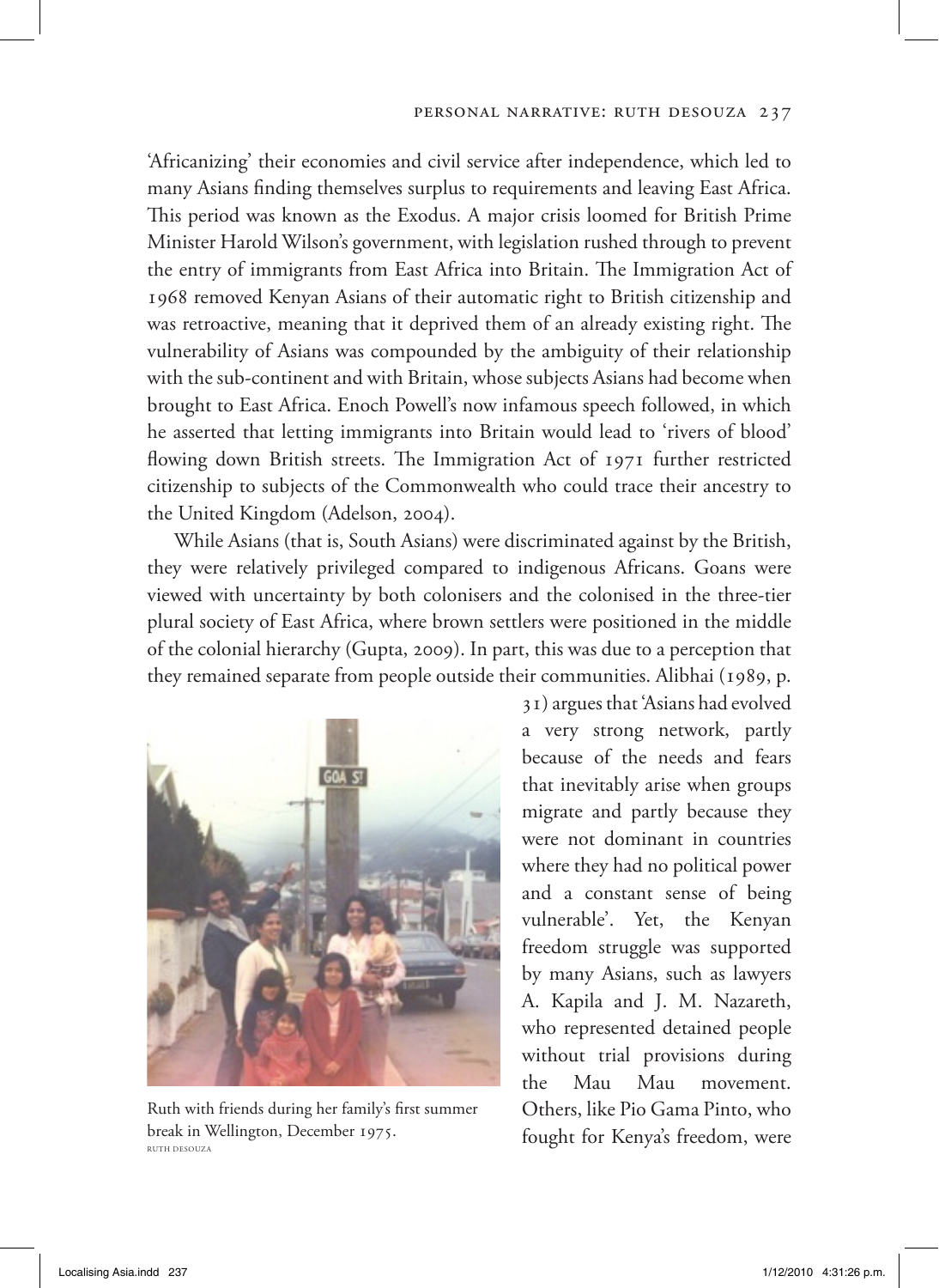assassinated. Joseph Zuzarte, whose mother was Masai and whose father was from Goa, rose to become Kenya's vice president. There was Jawaharlal Rodrigues, a journalist and pro-independence fighter, and many more. In 1914, an East African Indian National Congress was established to encourage joint action with the indigenous African community against colonial powers. Demands made by Indians for equality with European settlers in Kenya in East Africa were cleverly managed by the British colonial government, which made a statement giving African interests paramountcy in the Devonshire Declaration of 1923 (Maxon, 1991).

Two key developments precipitated my parents' second migration – this time to New Zealand. Idi Amin had given Uganda's 75,000 Asians 90 days to leave in 1972, and my parents were concerned that a similar expulsion could occur in Kenya. Secondly, increasing Africanization meant that my parents felt that their children's educational and economic future was limited.

# **Indians in New Zealand: neither the prestige of whiteness nor the moral certainty of indigeneity**

Here I was, a young Asian graduate in an African country, with neither the prestige of whiteness or Europeanness behind me, nor the influence and numbers of a local tribe to back me, but carrying instead the stigma from a generalized recent memory of an exclusive race of brown 'Shylocks' who had collaborated with the colonizers. What could I hope to achieve in public service? Black chauvinism and reverse racism were the order of the day against Asians. (Vassanji, 2004, p. 276)

While Indians have been travellers since the first century AD, the Indian diaspora is a more recent phenomenon that has its origins in the 1830s with the advent of the indentured labour system. The over 17 million strong diaspora continues to grow as India exports albeit voluntary migrants who comprise a diverse range of regions, faiths, castes and occupations (Parekh, Singh and Vertovec, 2003).

In the African migrations described, Goans have occupied precarious positions in the colonial sandwich. However, what place do Goans occupy now in white settler societies where many have migrated? In the final section of this chapter, I explore this issue in what I view as the hierarchical context of Aotearoa/New Zealand. Sherene Razack (2002, p. 1) describes a white settler society as:

... one established by Europeans on non-European soil. Its origins lie in the dispossession and near extermination of Indigenous populations by the conquering Europeans. As it evolves, a white settler society continues to be structured by a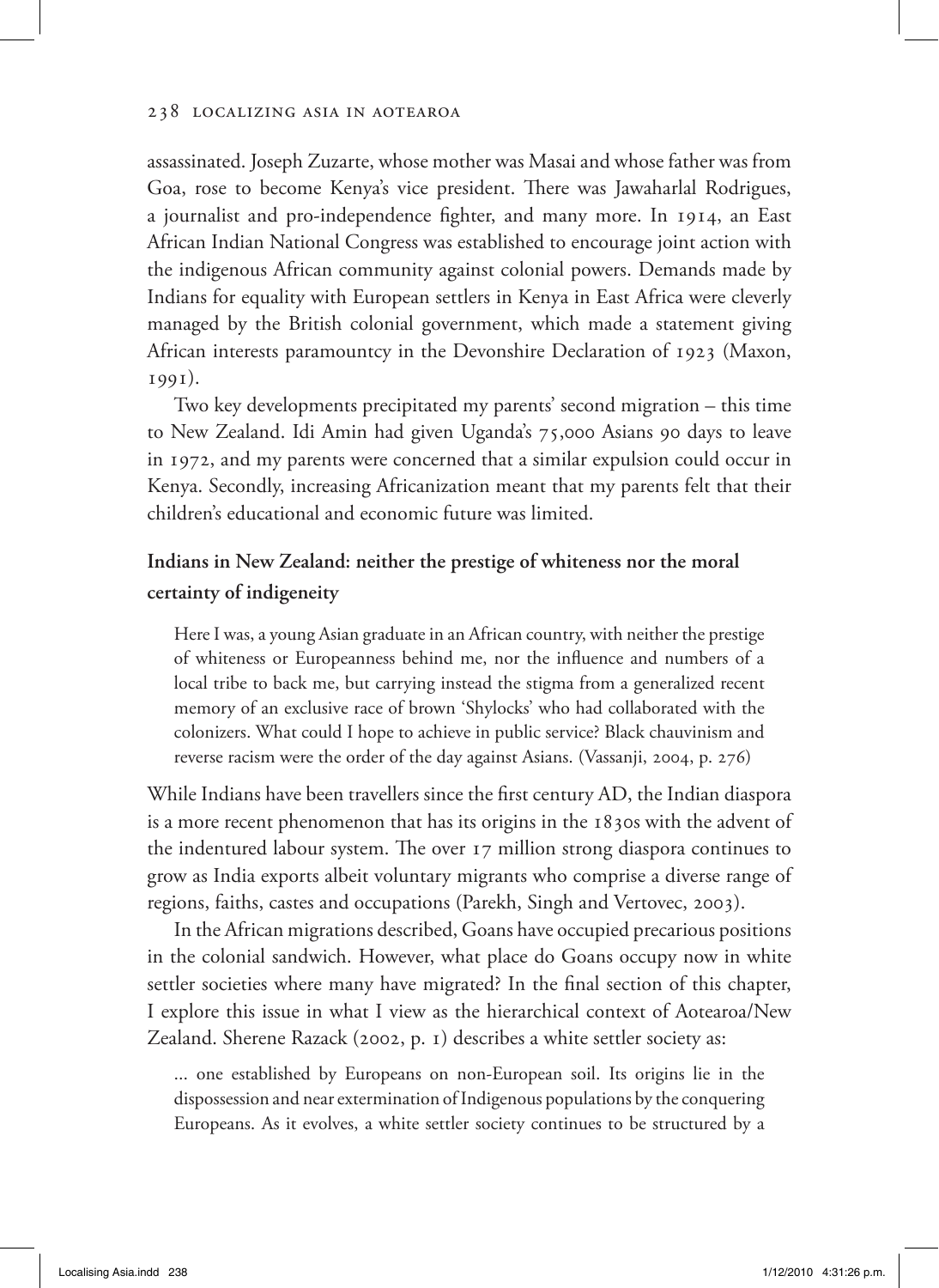#### Personal narrative: Ruth DeSouza 239

racial hierarchy. In the national mythologies of such societies, it is believed that white people came first and that it is they who principally developed the land; Aboriginal peoples are presumed to be mostly dead or assimilated. European settlers thus become the original inhabitants and the group most entitled to the fruits of citizenship. A quintessential feature of white settler mythologies is therefore, the disavowal of conquest, genocide, slavery, and the exploitation of the labour of peoples of colour.

First in Aotearoa/New Zealand's hierarchy are Pākehā New Zealanders, or settlers of Anglo-Celtic background. The second group are Māori, the indigenous people of New Zealand. The third group are migrants and their descendants. Visibly different Pacific Islanders or Asians make up the largest groups within this category (although numbers of Middle Eastern, Latin American and African communities are increasing). This latter group does not usually come to mind when the category of New Zealander is evoked and its members are more likely to be thought of as 'new' New Zealanders. This label especially applies to Asians.

Indian migration to New Zealand has been well described elsewhere (Leckie, 1995; Leckie 2007; McLeod, 1986) so this section is only a summary. Small numbers of Indians had been arriving there since the early nineteenth century. Lascars (Indian seamen) and Sepoys (Indian soldiers) deserted their British East India Company ships. The Indians who followed mainly came from Gujarat and Punjab, areas exposed to economic emigration. Indians could enter New Zealand freely until the Immigration Restriction Act of 1899 was enacted. Migration

increased until 1920, when a permit system was introduced. In 1926, the White New Zealand League formed in response to the perceived threat Chinese and Indian men presented to racial purity, values and lifestyle. By 1945, families (mostly of shopkeepers, fruiterers and farmers) were established, and marriages of second-generation

Ruth with her sisters Sarah and Rebecca at their first home in Titirangi, 1976. Ruth DeSouza

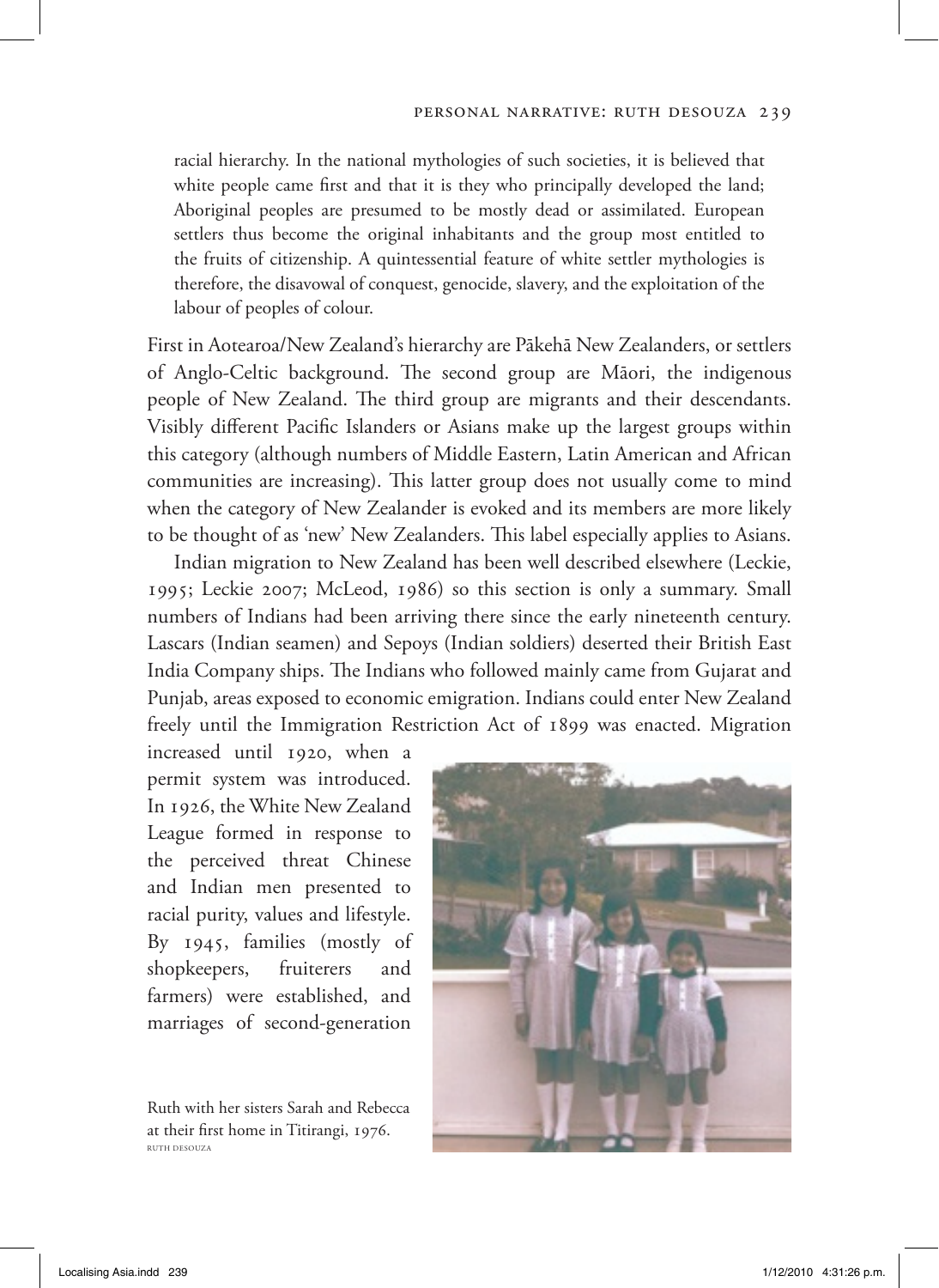New Zealand Indians occurred. The dominance of Indians born, in or descended from, Gujarat and Punjab changed after 1980, with arrivals from Fiji, Africa, Malaysia, the Caribbean, North America, the United Kingdom and Western Europe. It is thought that one of the first Indians to arrive in New Zealand in 1853 was a Goan nicknamed 'Black Peter' (Leckie, 2007, p. 21), but otherwise little is documented about Goans in New Zealand. From a handful of Goan families on our arrival in 1975, there is now a thriving Goan community of hundreds of families, following changes in New Zealand's migration policy. Most of these latter immigrants originated from India and the Gulf States.

Indigenous rights and increased migration from non-source countries are threatening the white origins of New Zealand. Allan Bartley and Paul Spoonley (2004) consider that intercultural relationships have been traditionally shaped by New Zealand's historical reliance on the United Kingdom and Ireland, leading to the foregrounding of Anglo-centric concerns. Discourses of a unified nation have been predicated on a core Pākehā New Zealand cultural group, with other groups existing in relation to this, such as Māori and migrants. The increased prominence of Māori concerns during the 1970s over indigenous rights and the Treaty of Waitangi began to challenge this monoculturalism. Bartley and Spoonley (2004) suggest that while countries such as Canada and Australia focused on developing multicultural policies, New Zealand grappled with issues of indigeneity and the relationship with tangata whenua (Māori). Although the Māori translation of Te Tiriti o Waitangi is acknowledged as the founding document of Aotearoa/New Zealand and enshrined in health and social policy, the extent to which policy ameliorates the harmful effects of colonisation remains minimal. The Articles of the Treaty have been unfulfilled and the overall objective of the Treaty to protect Māori well-being have been breached (Webby, 2001). The guarantee of tino rangatiratanga (self-determination) for Māori collectively in Article 2 of the Treaty, and the guarantee of equality and equity between Māori and other New Zealanders in Article 3, has not been reached. Māori do not have autonomy in health policy and care delivery, and the disparities between Māori and non-Māori health status point to Māori achieving neither equality nor equity. Colonisation has also led to the marginalizing and dismantling of Māori mechanisms and processes for healing, educating, making laws, negotiating and meeting the everyday needs of whanau (family) and individuals. So, in addition to experiencing barriers to access and inclusion, Māori face threats to their sovereignty and self-determination. Issues such as legal ownership of resources, specific property rights and fiscal compensation are fundamental to Māori well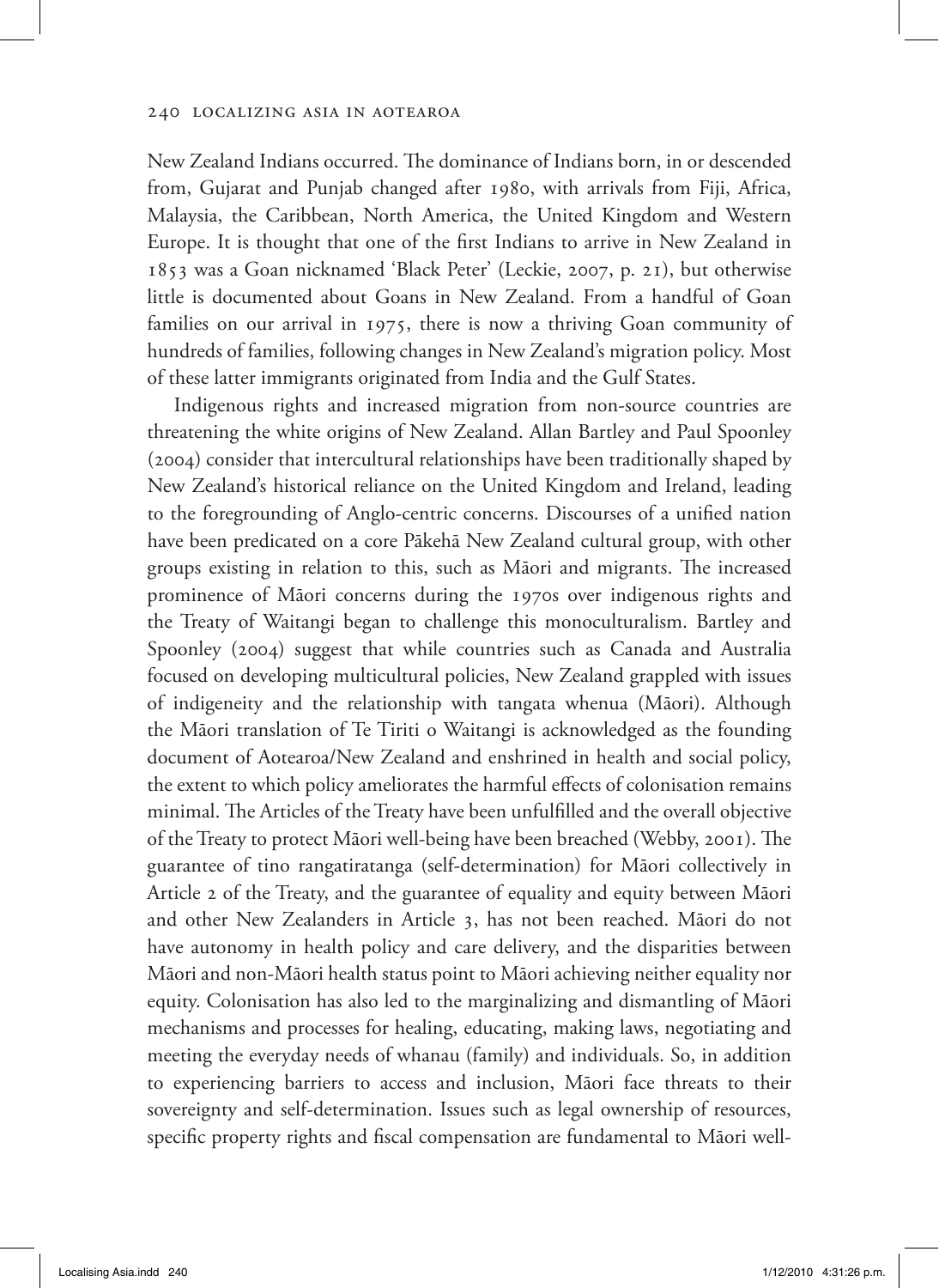being. The Treaty as a founding document has been poorly understood and adhered to by Pākehā or white settlers, to recognize Māori sovereignty and land ownership.

Globally, indigenous and migrant communities are set in opposition to one another as competitors for resources and recognition. Comparing such groups is farcical:

… an immigrant is someone who's specifically come to this country to capitalize and exploit opportunity. Comparing any immigrant group to virtually any native born group is like comparing the most ambitious members of one team with the entirety of another team. This is to say nothing of whatever skills, education and wealth a particular immigrant group may bring to bear. (Coates, 2009)

In New Zealand this debate takes the form of questions about whether migrants being accountable to Māori will merit inclusion into this plural nation. This is problematic, because a multicultural agenda has the potential to silence Māori and placate mainstream New Zealanders (Walker, 1995), while the elite has positioned Asians as 'model minorities', to shield against accusations of racism (Mok, 2004). Migrants are implicated in the ongoing colonial practices of the state. The imposition of colonisers and other migrants on land traditionally owned by Māori maintains Māori disadvantage at the same time that economic, social and political advantage accrues to non-Māori (Riggs and Augoustinos, 2005). In addition, as migrants we benefit from colonialism and theft; that is, the privileges and benefits of the wealth and opportunities created and maintained by colonisation (Dumpling, 2010). However, Rasanathan (2005, p. 2) suggests that our accountabilities are different:

Some argue that we are on the Pakeha or coloniser side. Well I know I'm not Pakeha. I have a very specific knowledge of my own whakapapa, culture and ethnic identity and it's not Pakeha. It also stretches the imagination to suggest we are part of the colonising culture, given that it's not our cultural norms and institutions which dominate this country.

Migrants from ethnic backgrounds have also been asking whether a bicultural framework can contain multicultural aspirations. New Zealand has not developed a local response to cultural diversity (multiculturalism) that complements the bicultural (Māori and Pākehā) and Treaty of Waitangi initiatives that have occurred (Bartley and Spoonley, 2004). However, there are many of us who believe that the only viable long term response to racism in New Zealand is a coalition between those of recent migrant origin and tangata whenua (Mok, 2004).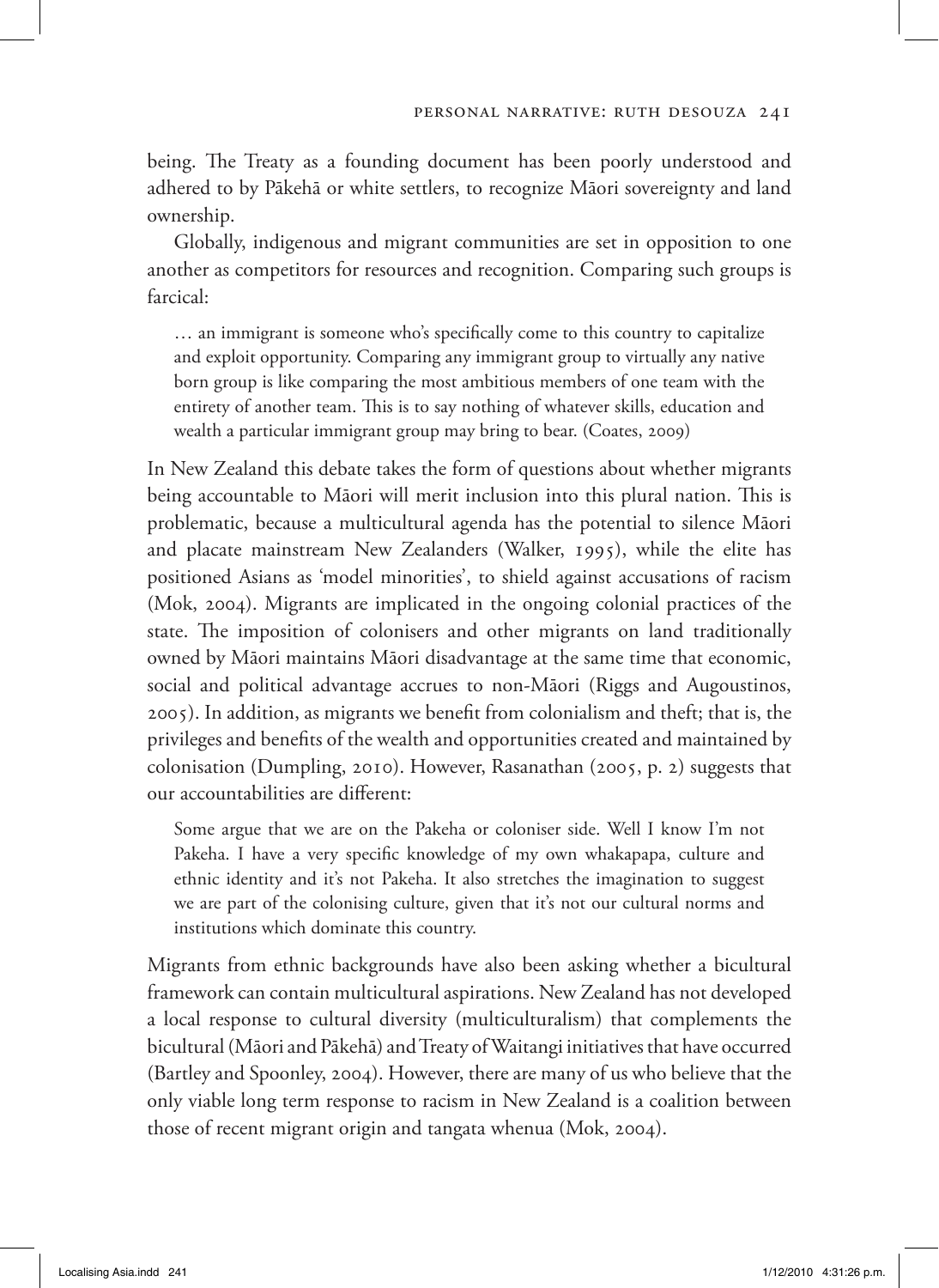### **Conclusion**

Anger, fear, the diminution of our place in the world, our affirmation of identities through negation of others … we awoke to all these things, the infrastructures of a system we had only been dimly aware of … It came upon us all. Gradually. This was how you grew up. Each group drifted away from the others, under the shadow of knowledge. Now we have to figure out how to return to each other without becoming ignorant again. (Mok, 2004, p. 19)

Taking action against colonising intentions that contradict the Treaty (such as Māori property rights of the foreshore and seabed) and deny Māori sovereignty (Riggs, 2004) will assist in moving beyond monoculturalism and the (re)production of whiteness through the construction of competing others. This denial of sovereignty is matched by denials of a Pākehā migrant history with 'entry by Treaty'(Mok, 2004, p. 23). I have been struck by how the commitment to be treated in a culturally safe manner advanced by Māori has led to benefits for those of us from ethnic communities who have come later (and me personally). This and the ethic of manaakitanga, which undergirds Māori relationships with other social groups, create the possibility for a just society. As I see it, Goans



Ruth DeSouza today. Ruth DeSouza

have two choices; the first is to ignore their own history and those of the country that they come to. That is, unquestioningly accept the colonising status quo, thereby participating in the ongoing disadvantage of Māori (as my respected friend Moana Jackson puts it). In the process we pass on legacies of grievance and injustice to descendants, as has been handed to us (Dumpling, 2010). Or we make efforts to understand and support Treaty of Waitangi claims for redress and Māori self-determination (tino rangatiratanga), thus committing to Aotearoa/New Zealand's founding principles (DeSouza and Cormack, 2009; Mok, 2004) and allowing for the possibility of the development of a social space that is better for all of us.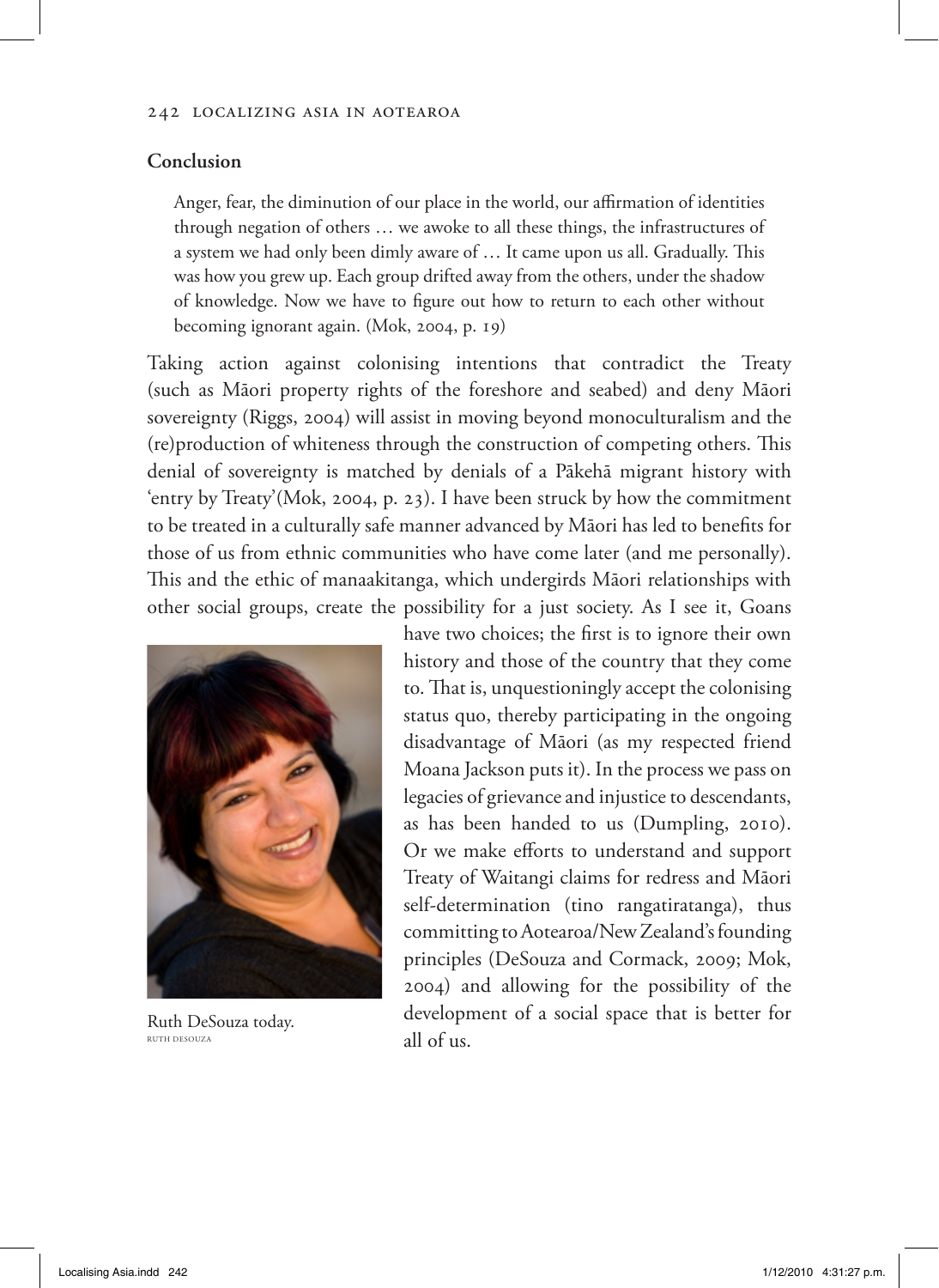#### **Bibliography**

- Abani, C., 2000. *Some Notations of Value*. Auckland: New Zealand Electronic Poetry Centre. [Online] Available at: http://www.nzepc.auckland.ac.nz/features/exile/abani.asp [Last accessed 4 August 2010]
- Adelson, W., 2004. Economic migrants and political asylum seekers in the United Kingdom: crafting the difference. *The Michigan Journal of Public Affairs* 1, pp. 1–19.
- Alibhai, Y., 1989. Burning in the cold. In: K. Gieve, ed., *Balancing Acts: On being a mother.* London: Virago, pp. 24–40.
- Bartley, A. and Spoonley, P., 2004. Constructing a workable multiculturalism in a bicultural society. In: M. Belgrave, M. Kawharu and D. V. Williams, eds., *Waitangi Revisited: Perspectives on the Treaty of Waitangi.* Auckland: Oxford University Press, pp. 136–48.
- Brah, A., 1996. *Cartographies of Diaspora: Contesting identities*. London: Routledge.
- Coates, T. N., 2009. Why do black immigrants do better than native Blacks? *The Atlantic*, 23 March.
- DeSouza, R. and Cormack, D., 2009. Returning the indigenous to the centre: a view from Aotearoa/New Zealand. *Diversity in Health and Care* 16 (4), pp. 219–21.
- Dumpling, 2010. *Asians Supporting Tino Rangatiratanga at Waitangi.* 31 January. [Online] Available at: http://mellowyellowaotearoa.blogspot.com/search?q=Asians+supporting+tin o+rangatiratanga+at+Waitangi [Accessed 4 August 2010]
- Gupta, P., 2009. The disquieting of history: Portuguese (de) colonization and Goan migration in the Indian Ocean. *Journal of Asian and African Studies* 44 (1), pp. 19–47.
- Kale, P., 1994. Goan intellectuals and Goan identity: an unresolved conflict. *Economic and Political Weekly* 29 (16), pp. 909–11.
- Kuper, J., 1979. Goan and Asian in Uganda: an analysis of racial identity and cultural categories. In: W. A. Shack and E. P. Skinner, eds., *Strangers in African Societies*. Berkeley: University of California Press, pp. 243–59.
- Leckie, J., 1995. South Asians: old and new migrations. In: S. W. Greif, ed., *Immigration and National Identity in New Zealand.* Palmerston North: Dunmore Press, pp. 133–60.
- Leckie, J., 2007. *Indian Settlers: The story of a New Zealand South Asian community*. Dunedin: Otago University Press.
- Mahajan, V. A. P., 1978. Tourism in Goa. *The Goan Association (UK) Newsletter* 2 (2), pp. 12–13.
- Mamdani, M., 1976. *Politics and Class Formation in Uganda*. New York: Monthly Review Press.
- Mascarenhas-Keyes, S., 1979. *Goans in London: Portrait of a Catholic Asian community*. London: Goan Association (UK).
- Mascarenhas-Keyes, S., 1990. Migration, progressive motherhood and female autonomy: Catholic women in Goa. In: L. Dube and R. Palriwala, eds., *Structures and Strategies: Women, work and family in Asia.* New Delhi: Sage, pp. 119–43.
- Mascarenhas-Keyes, S., 1994. Language and diaspora: the use of Portuguese, English and Konkani by Catholic Goan women in Goa. In: P. Burton, K. K. Dyson and S. Ardener,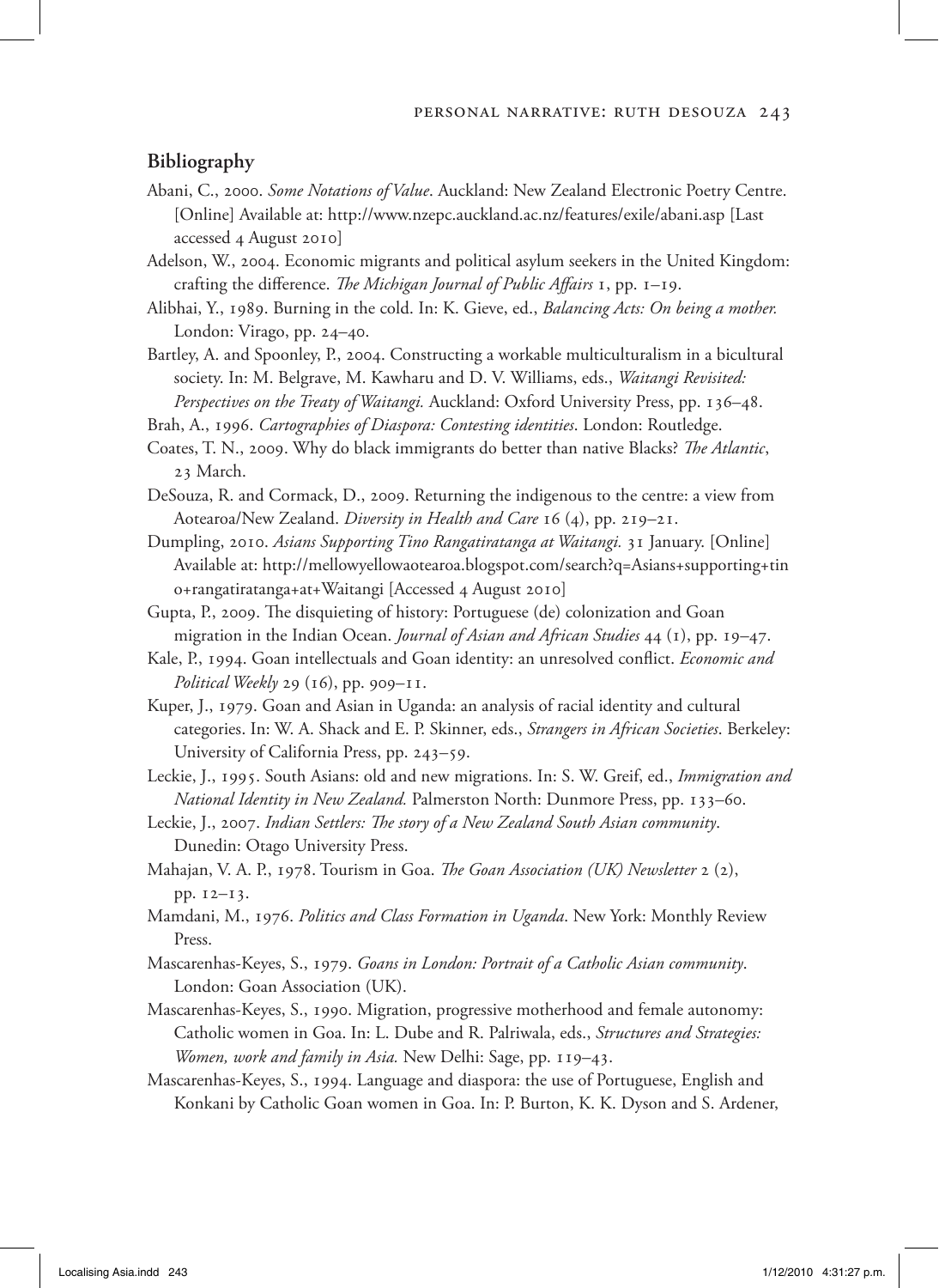eds., *Bilingual Women: Anthropological approaches to second language use*. Oxford: Berg Publications, pp. 149–66.

- Mascarenhas-Keyes, S., 1997. Catholic Goan food. In: J. Kuper, ed., *The Anthropologist's Cookbook.* London: Kegan Paul International, pp. 207–12.
- Maxon, R. M., 1991. The Devonshire Declaration: the myth of missionary intervention. *History in Africa* 18, pp. 259–70.
- McLeod, W. H., 1986. *Punjabis in New Zealand: A history of Punjabi migration 1890–1940*. Amritsar: Guru Nanak Dev University.
- Mok, T. M., 2004. Race you there. *Landfall* 208, pp. 18–26.
- Nazareth, H. O., 1981. Who are the Goans? *The Goan* (bimonthly journal of the Goan Association UK), pp. 16–17.
- Newman, R., 1999a. The struggle for a Goan identity. In: N. Dantas, ed., *The Transforming of Goa*. Goa: The Other India Press, pp. 17–43.
- Newman, R., 1999b. Traditional colonial to bourgeois capitalist. In: N. Dantas, ed., *The Transforming of Goa*. Goa: The Other India Press, pp 68–90.
- Parekh, B. C., Singh, G. and Vertovec, S., 2003. *Culture and Economy in the Indian Diaspora.* London; New York: Routledge.

Powell, E., 2004. 'Rivers of blood'. *The Occidental Quarterly* 1 (1), pp.13–18.

- Rasanathan, K., 2005. *Across the Post-colonial Divide: Reflections on the Treaty of Waitangi.* Human Rights, The Treaty of Waitangi and Asian Communities – A Symposium. University of Auckland.
- Razack, S., 2002. *Race, Space, and the Law: The making of Canada as a white settler society*. Toronto: Between the Lines.
- Razack, S., 2004. Imperilled Muslim women, dangerous Muslim men and civilised Europeans: Legal and social responses to forced marriages. *Feminist Legal Studies* 12 (2), pp. 129–74.
- Riggs, D., 2004. 'We don't talk about race anymore': power, privilege and critical whiteness studies. *Borderlands* e-journal, 3 (2). [Online] Available at: http://www.borderlands.net. au/vol3no2\_2004/riggs\_intro.htm [Last accessed 4 August 2010]
- Riggs, D. W. and Augoustinos, M., 2005. The psychic life of colonial power: racialised subjectivities, bodies and methods. *Journal of Community and Applied Social Psychology*  $15 (6)$ , pp.  $461–77$ .
- Robinson, R., 2000. Taboo or veiled consent? Goan inquisitorial edict of 1736. *Economic and Political Weekly* 35 (30), pp. 2421–28.
- Routledge, P., 2000. Consuming Goa: tourist site as dispensable space. *Economic and Political Weekly, 35* (30) pp. 2647–56.
- Sant'ana, H. M. M. C., 2008. Goans and Damanians in Portugal: an overview of a singular Diaspora. In: K. A. Jacobsen and S. J. Rak, eds., *South Asian Christian Diaspora: Invisible diaspora in Europe and North America*. Surrey: Ashgate Publishing, pp. 133–54.
- Smith, Y. B., 1999. There is no place like home: Caribbean women's feminism in Canada. In: A. Heitlinger, ed., *Émigré Feminism, Transnational Perspectives*. Toronto: University of Toronto Press, pp. 149–73.